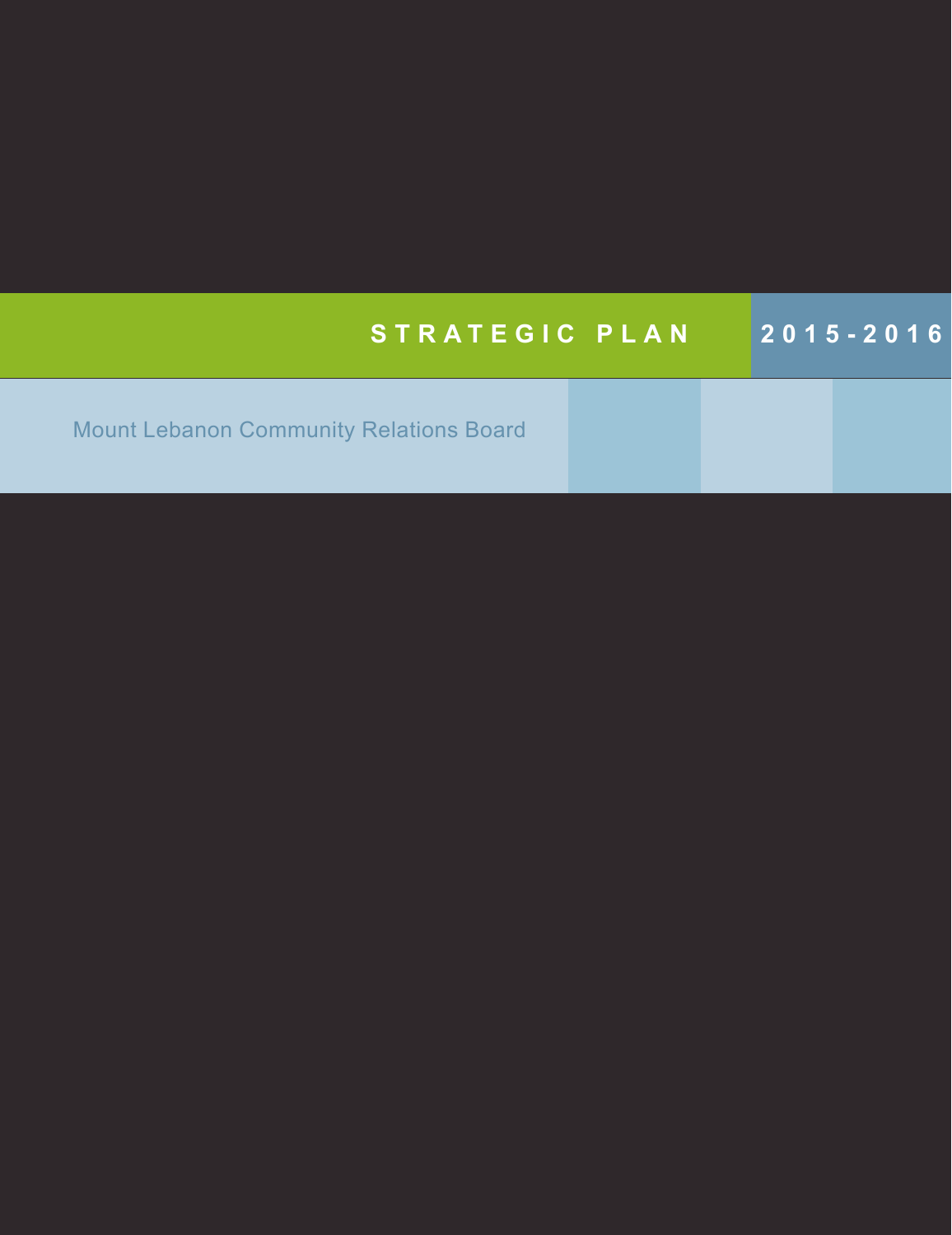The Mount Lebanon Community Relations Board (CRB) is comprised of a representative from each Mt. Lebanon ward and two at-large members.

The CRB benefits the community and commissioners by creating a welcoming atmosphere for newcomers and potential newcomers, educating stakeholders on key issues impacting the municipality, and exploring topics affecting Mount Lebanon. The CRB hopes to continue to evolve in order to meet the changing needs of Mount Lebanon.

#### Board Members:

Susanne Wagner (Chair) Albert Snyder (Vice-Chair) Lisa Borrelli Dorn Dana Hackley Annette Sanchez Robert Taylor Dianne Wainwright



1966 Year the CRB was founded

2 Number of consecutive terms a representative serves

17 Number of Mt. Lebanon boards and authorities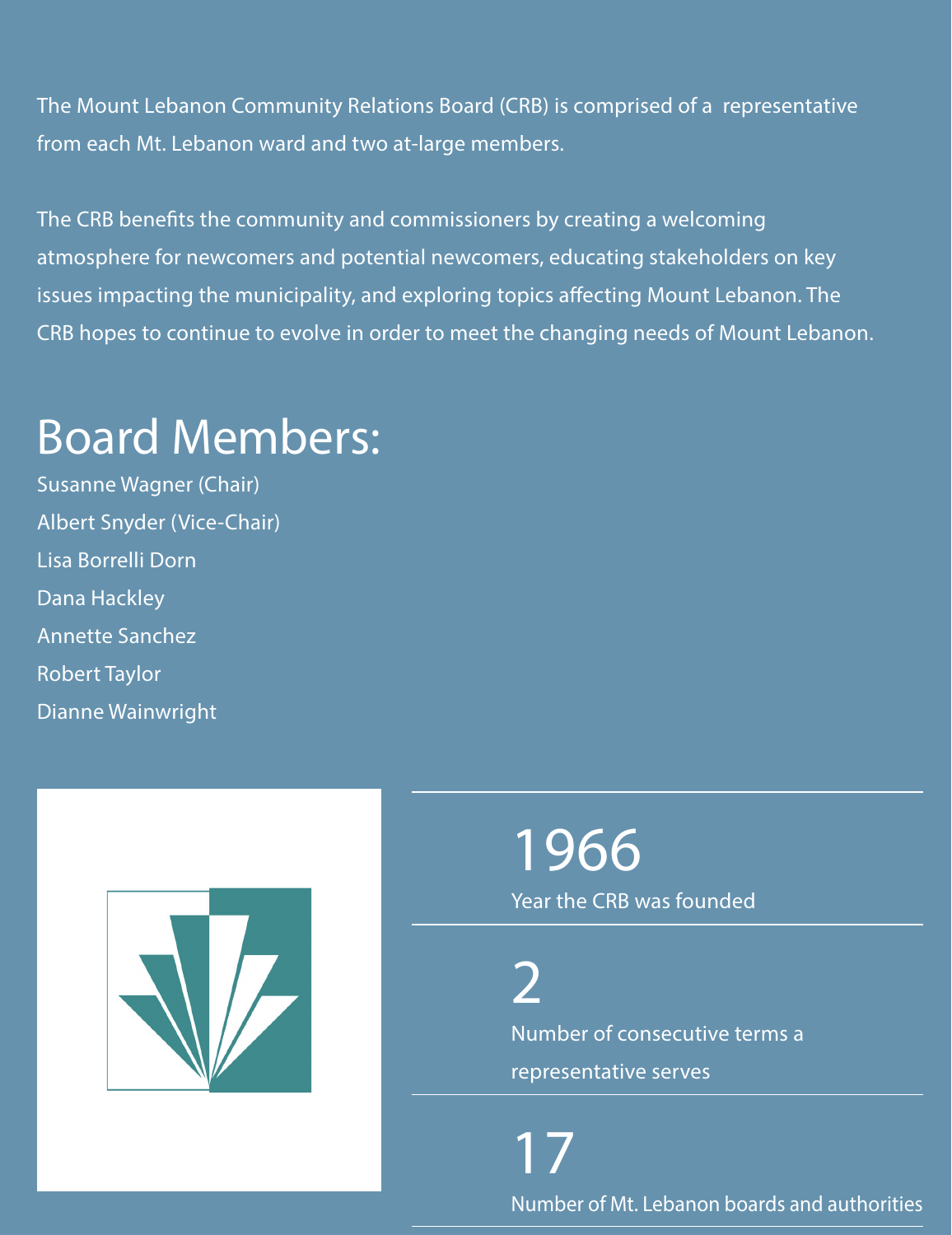# Mount Lebanon Community Relations Board

With the evolution of the Mount Lebanon community, the Board has had to adapt and discover the issues deemed important by residents.

A strategic planning session was held Wednesday, May 20, 2015 designed to stimulate discussion about the Community Relations Board, its future, and its importance to the community's quality of life. Dr. Rex Gatto of Gatto and Associates assisted the CRB to actualize the board's goals and objectives. The motto, "Connecting the people of Mt. Lebanon to their government and to each other" was utilized as a framework.

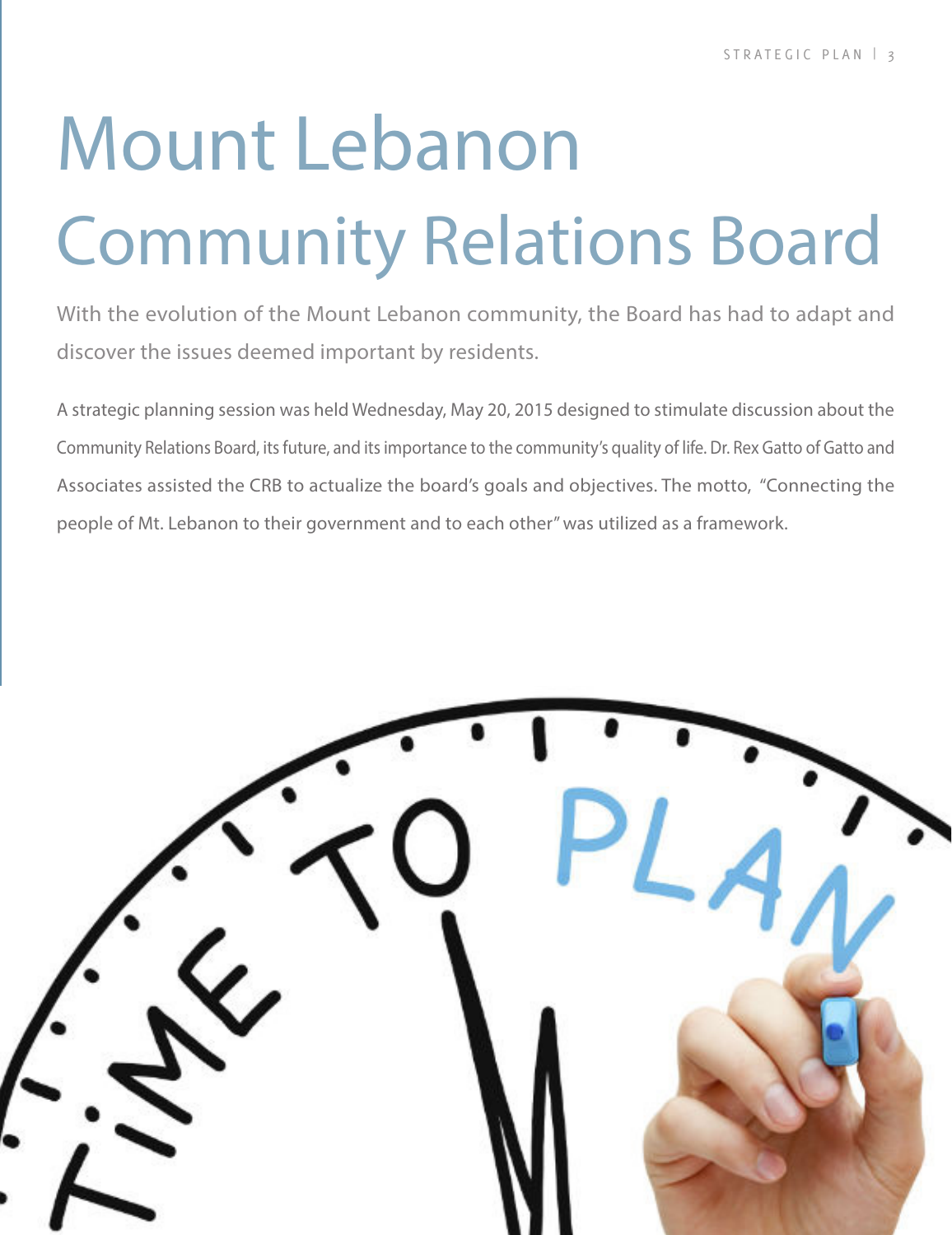# Community Relations Vision, Mission, Values

#### VISION

The CRB will be a resource for the community, providing programs, forums, and insight that aides all residents.

#### MISSION

The mission of the CRB is to promote community engagement through events, outreach, information gathering, and direct dialogue.



#### VALUES

Our values serve as a compass for our actions and describe how the CRB serves the municipality.

- Leadership
- **Collaboration**
- **Integrity**
- **Accountability**
- Passion
- **Diversity**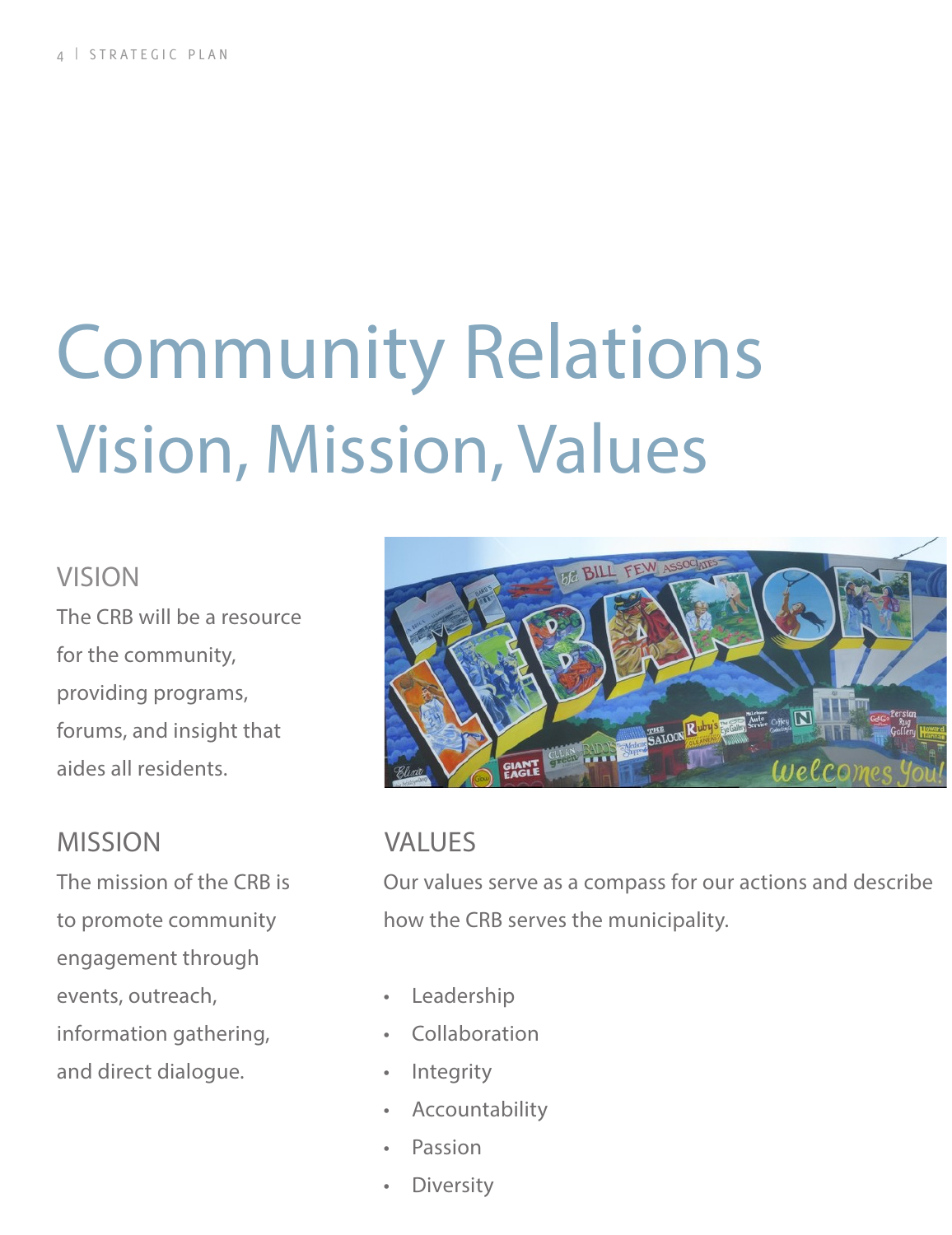## Community Relations Goals, Objectives, Action Steps

### Goal One:

Find a direction for the Board that helps the people of Mt. Lebanon to have improved community relations.

### Goal Two:

Garner the thinking and input from a cross section of committed individuals who care about Mt. Lebanon's greater good.

### Goal Three:

Promote community engagement through events, outreach, information gathering, and direct dialogue.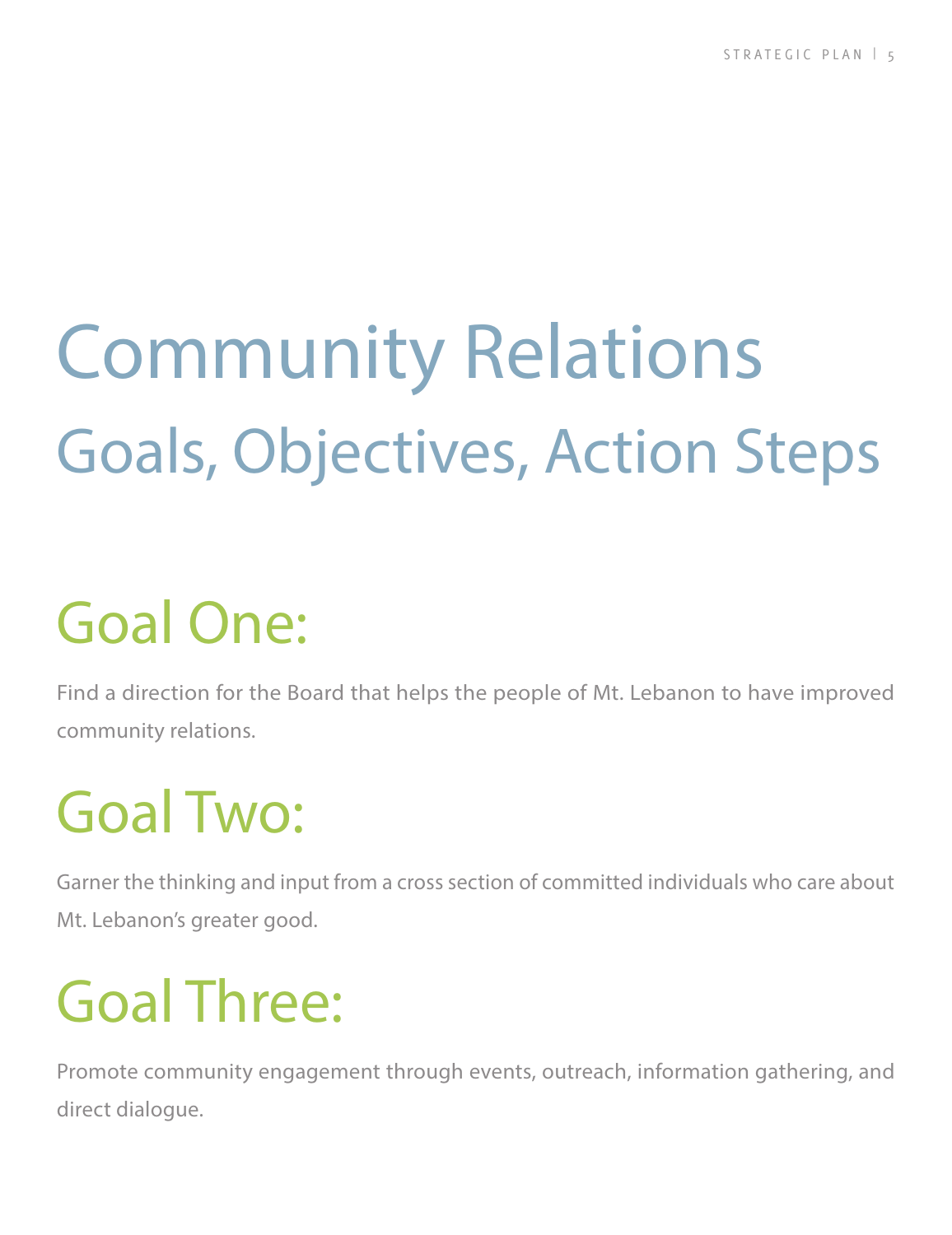

#### Goal One:

Find a direction for the Board that helps the people of Mt. Lebanon to have improved community relations.

#### Objectives:

1.1: Engage the community with programs and materials that respond to the changing needs of all residents

1.2: Honor community members for their achievements

## *Action: Engage Residents*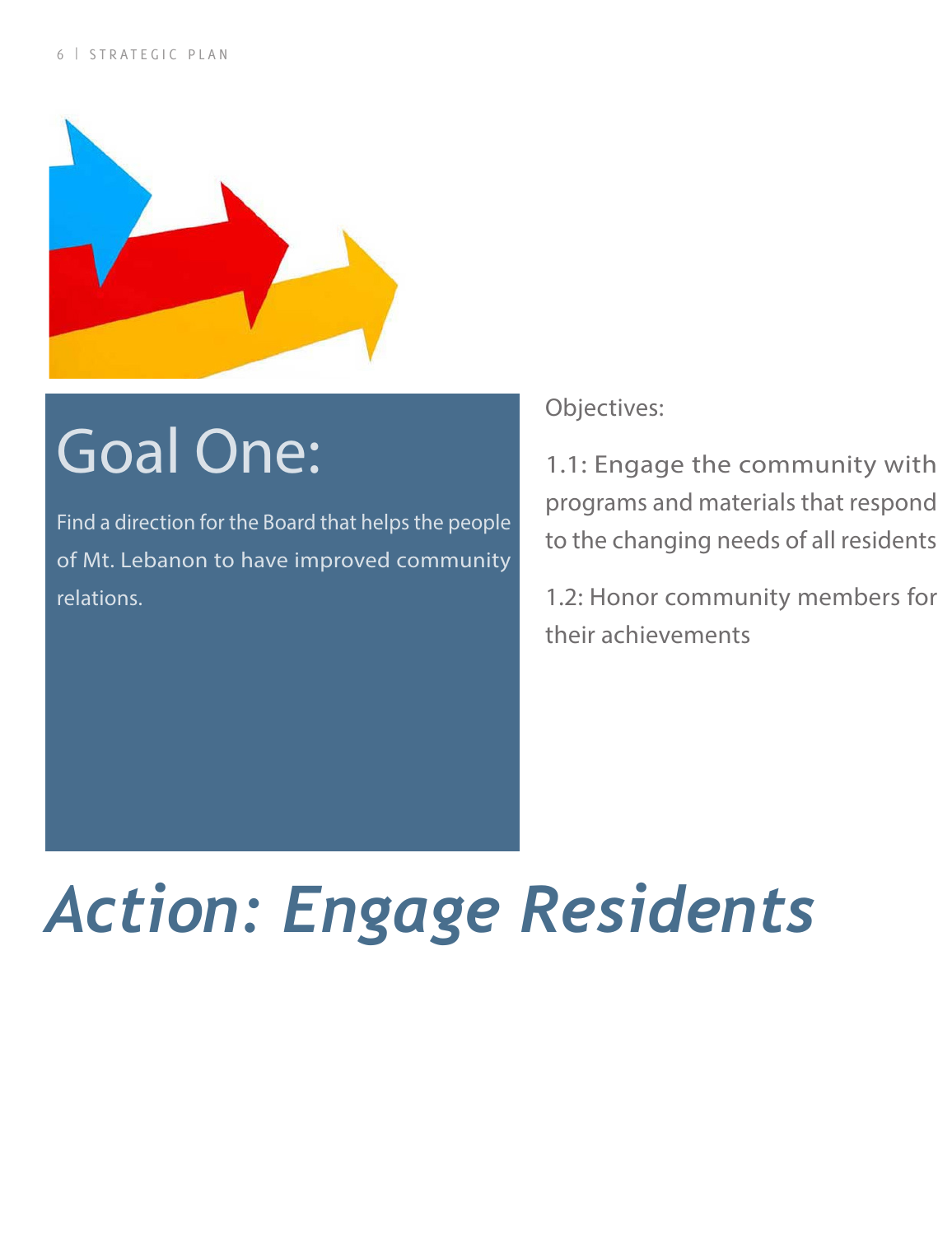

#### Goal Two:

Garner the thinking and input from a cross section of committed individuals who care about Mt. Lebanon's greater good.

#### Objectives:

1.1: Gather input through survey, focus groups, coffees with council members, dinner at a resident's house to discuss a particular issue

1.2: Send a representative to discuss the role of the CRB at community events, meetings, and organizations

## *Action: Solicit Input*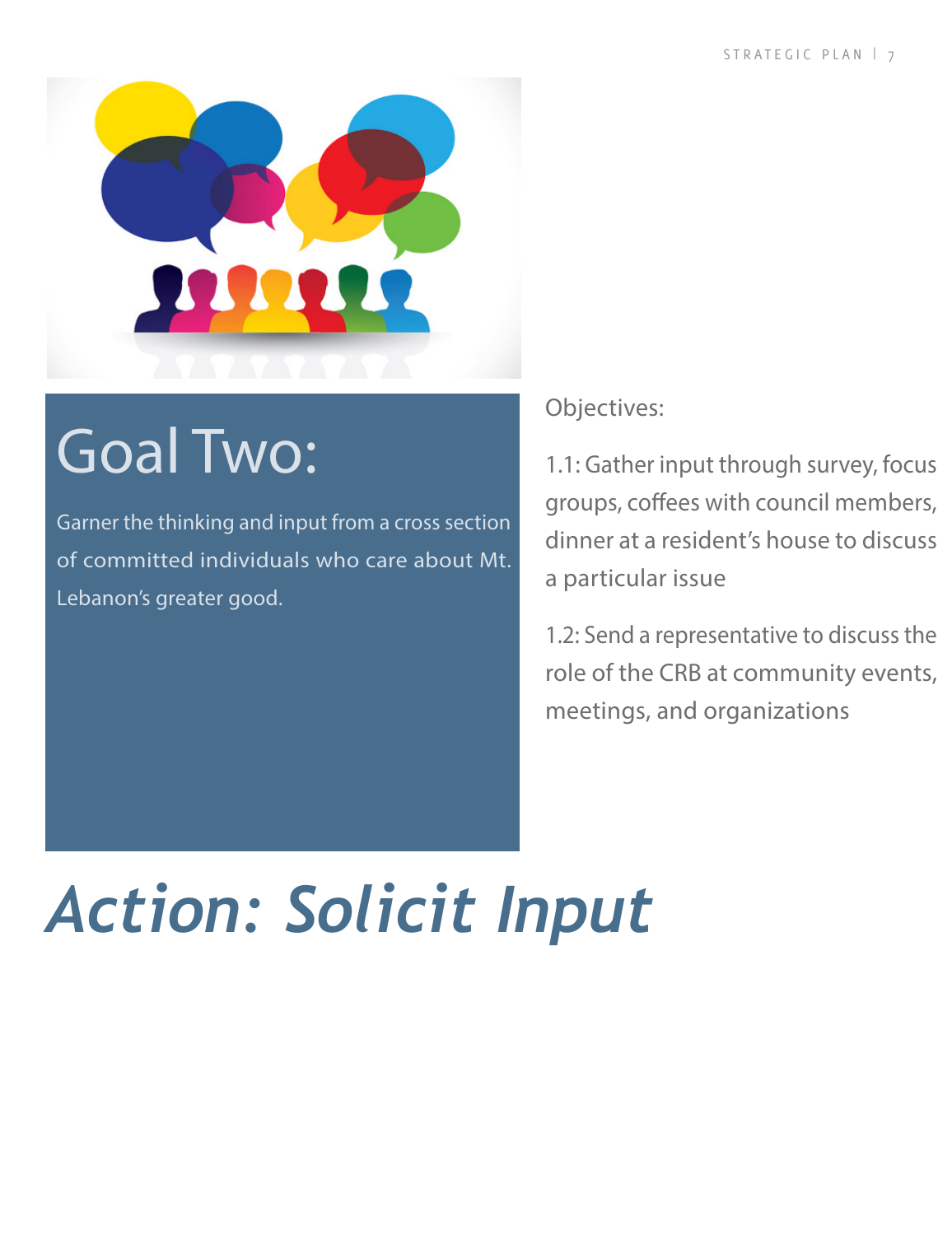#### 8 | STRATEGIC PLAN



### Goal Three:

Promote community engagement through events, outreach, information gathering, and direct dialogue. Objectives:

1.1: Host events and programs to educate the community regarding issues, but also the role of the CRB

1.2: Plan events that are not only informative, but also entertaining for families

### *Action: Plan Events*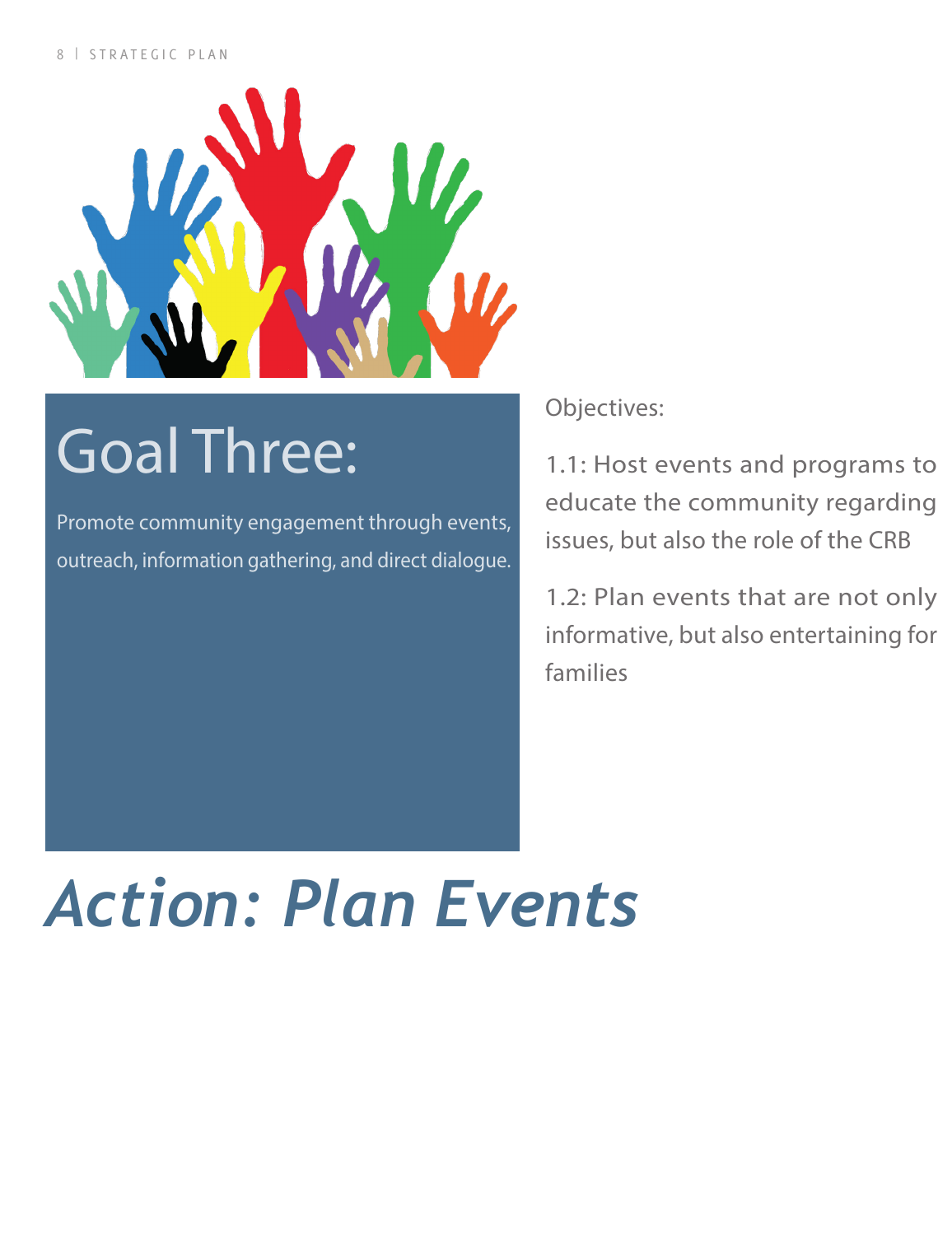## Community Relations Measuring Success

Each year, CRB will conduct a planning session to assess their progress in meeting the plan's goals and objectives. Goals and objectives will be modified, added, or eliminated depending on changing needs and circumstances during the planning cycle. Feedback from residents will also be solicited in order to determine how the CRB can best serve the community.